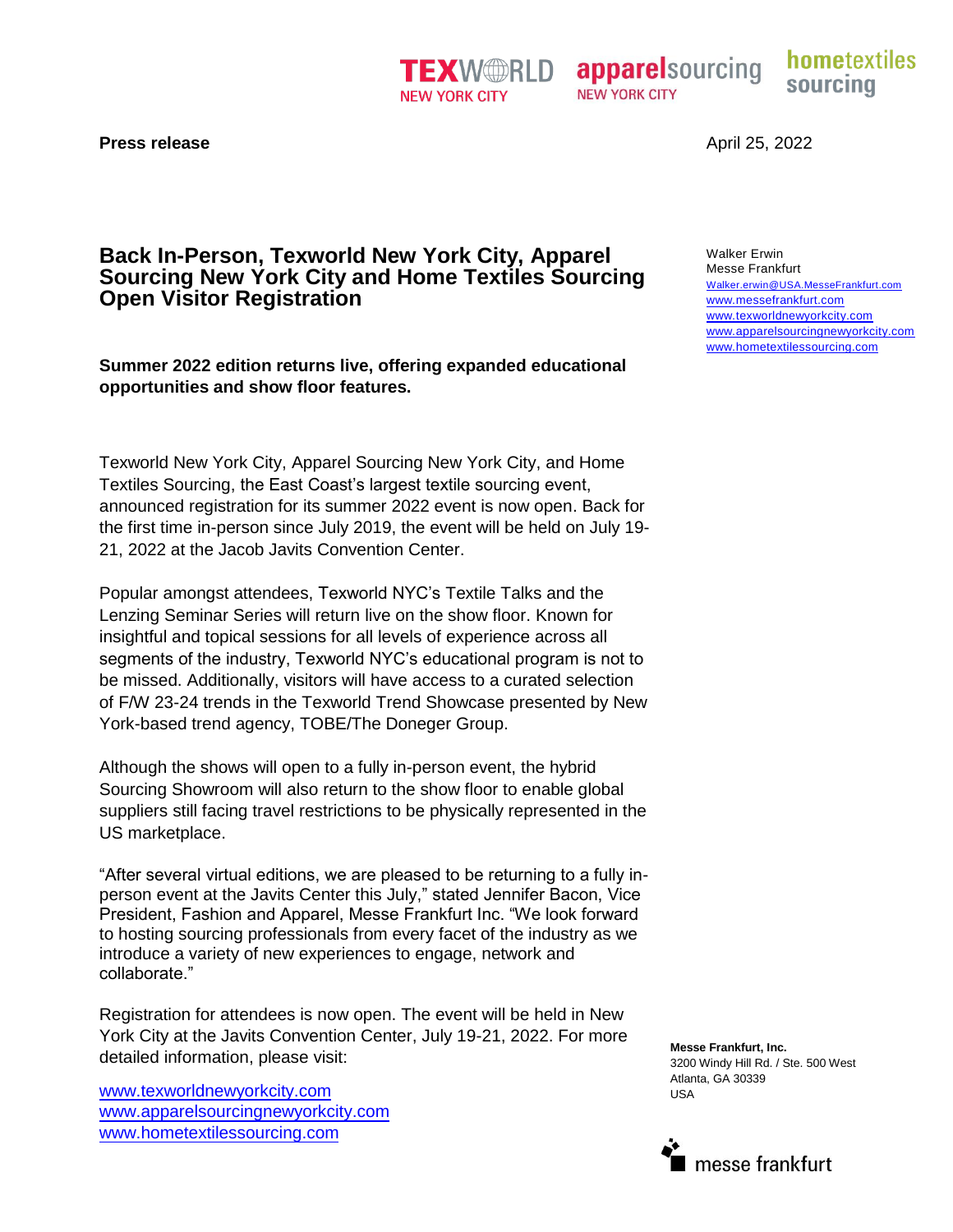# **Press contact:**

Walker Erwin Email: [walker.erwin@usa.messefrankfurt.com](mailto:walker.erwin@usa.messefrankfurt.com)

## **Stay connected:**

www.facebook.com/texworldnyc www.instagram.com/texworldnyc www.linkedin.com/company/texworldnyc

### **Background information on Texworld New York City**

Texworld New York City is one of the largest sourcing events on the East Coast for apparel fabric buyers, research and product development specialists, designers, merchandisers and overseas sourcing professionals. This international business platform offers a wide product range covering the entire fabric spectrum. From casual cotton to function fabrics and sophisticated knits to intricate laces, season-to-season attendees discover textiles of innovative structures, material mixes and surprising color palettes. For more information, please visit www.texworldnewyorkcity.com.

#### **Background information Apparel Sourcing New York City**

As a long-term join venture partnership between Messe Frankfurt and CCPIT-Tex, Apparel Sourcing New York City offers apparel brands, retailers, wholesalers and independent design firms a dedicated sourcing marketplace for finding the best international apparel manufacturers. As the only event on the East Coast to focus on finished apparel, contract manufacturing and private label development, the show provides attendees direct access to suppliers specializing in ready-to-wear for men, women, children and accessories. For more information, please visit: www.apparelsourcingnewyorkcity.com

#### **Background information on Home Textiles Sourcing**

As a long-term joint venture partnership between Messe Frankfurt and CCPIT-TEX, Home Textiles Sourcing Expo is one of the largest sourcing events in North America to solely focus on fabrics and finished soft goods for all home applications. Held annually alongside Texworld New York City and Apparel Sourcing New York City, Home Textiles Sourcing provides manufacturers, retailers, jobbers, converters, contract specifiers and designers a one-stopsourcing venue to locate new fabrics and products for their latest collections. Together the three co-located shows create one of the largest fabric sourcing destinations for the North American marketplace.

For more information, please visit our website at: www.hometextilessourcing.com.

## **Background information on Messe Frankfurt**

The Messe Frankfurt Group is the world's largest trade fair, congress and event organizer with its own exhibition grounds. The Group employs approximately 2,300<sup>\*</sup> people at its headquarters in Frankfurt am Main and in 30 subsidiaries around the world. In 2021, the company had to contend with the challenges posed by the pandemic for the second consecutive year. Annual sales will be approximately €140\* million after having been as high as €736 million in 2019 before the pandemic. Even in difficult times caused by the coronavirus